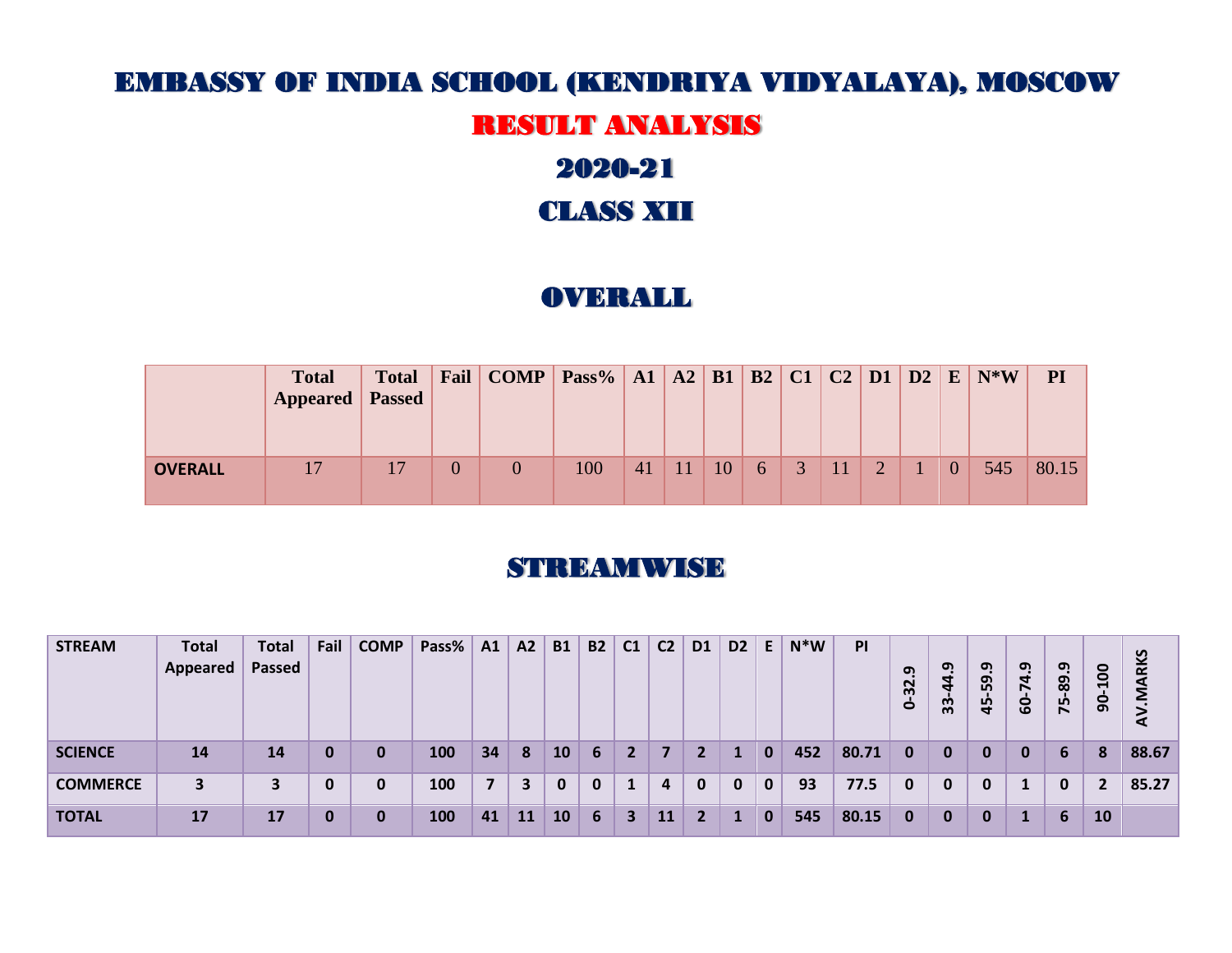# **SUBJECTWISE**

| Subject                   | Total<br>Appeared       | Total<br>Passed         | Pass<br>Percentage | A1               | A2                      | B1             | B2               | C <sub>1</sub> | C <sub>2</sub> | D <sub>1</sub> | D2           | E                | <b>NxW</b> | PI    | $\Omega$<br>32 | $33 -$<br>44 | $45 -$<br>59 | $60 -$<br>74     | $75 -$<br>89            | $90 -$<br>100    | AV.<br><b>MARK</b> |
|---------------------------|-------------------------|-------------------------|--------------------|------------------|-------------------------|----------------|------------------|----------------|----------------|----------------|--------------|------------------|------------|-------|----------------|--------------|--------------|------------------|-------------------------|------------------|--------------------|
| <b>ENGLISH CORE</b>       | 17                      | 17                      | 100                | 9                | $\overline{2}$          | $\overline{2}$ | $\boldsymbol{0}$ | $\mathbf{0}$   | 3              |                | $\mathbf{0}$ | $\boldsymbol{0}$ | 109        | 80.15 | $\mathbf{0}$   | $\mathbf{0}$ | $\mathbf{0}$ | $\mathbf{1}$     | $\overline{3}$          | 13               | 90.41              |
| <b>COMPUTER</b><br>SCI.   | 5 <sup>5</sup>          | $5\overline{)}$         | 100                | $\overline{2}$   | $\overline{2}$          | $\bf{0}$       | $\mathbf{1}$     | $\mathbf{0}$   | $\mathbf{0}$   | $\mathbf{0}$   | $\bf{0}$     | $\mathbf{0}$     | 35         | 87.5  | $\mathbf{0}$   | $\mathbf{0}$ | $\mathbf{0}$ | $\mathbf{0}$     | $\mathbf{0}$            | 5                | 93.80              |
| <b>INFORMATICS</b><br>PR. | $\overline{\mathbf{4}}$ | $\overline{\mathbf{4}}$ | 100                | $\bf{0}$         | $\mathbf{1}$            | $\bf{0}$       | $\boldsymbol{0}$ | $\mathbf{1}$   | $\overline{2}$ | $\mathbf{0}$   | $\mathbf{0}$ | $\mathbf{0}$     | 17         | 53.13 | $\mathbf{0}$   | $\mathbf{0}$ | $\mathbf{0}$ | $\boldsymbol{0}$ | $\overline{3}$          | $\mathbf{1}$     | 82.75              |
| <b>ACCOUNTANCY</b>        | $\mathbf{3}$            | $\overline{\mathbf{3}}$ | 100                | $\mathbf{1}$     | $\mathbf{1}$            | $\mathbf{0}$   | $\mathbf{0}$     | $\mathbf{1}$   | $\bf{0}$       | $\mathbf{0}$   | $\bf{0}$     | $\mathbf{0}$     | 19         | 79.17 | $\mathbf{0}$   | $\mathbf{0}$ | $\mathbf{0}$ | $\mathbf{1}$     | $\mathbf{1}$            | $\mathbf{1}$     | 79.33              |
| <b>BUSINESS STU.</b>      | $\overline{3}$          | $\overline{3}$          | 100                | $\overline{2}$   | $\mathbf{0}$            | $\bf{0}$       | $\boldsymbol{0}$ | $\mathbf{0}$   | $\mathbf{1}$   | $\mathbf{0}$   | $\mathbf{0}$ | $\mathbf{0}$     | 19         | 79.17 | $\mathbf{0}$   | $\mathbf{0}$ | $\mathbf{0}$ | $\mathbf{1}$     | $\mathbf{0}$            | $\overline{2}$   | 88.00              |
| <b>BIOLOGY</b>            | 6                       | 6                       | 100                | $\mathbf{0}$     | $\mathbf{0}$            | $\mathbf{0}$   | $\mathbf{0}$     | $\mathbf{1}$   | $\overline{3}$ | $\mathbf{1}$   | $\mathbf{1}$ | $\mathbf{0}$     | 16         | 33.33 | $\mathbf{0}$   | $\mathbf{0}$ | $\mathbf{1}$ | 3                | $\overline{2}$          | $\mathbf{0}$     | 70.00              |
| <b>CHEMISTRY</b>          | 14                      | 14                      | 100                | $\boldsymbol{9}$ | $\boldsymbol{0}$        | 5 <sup>5</sup> | $\mathbf{0}$     | $\mathbf{0}$   | $\mathbf{0}$   | $\mathbf{0}$   | $\mathbf{0}$ | $\bf{0}$         | 102        | 91.07 | $\mathbf{0}$   | $\mathbf{0}$ | $\mathbf{0}$ | $\mathbf{0}$     | 5 <sup>5</sup>          | $\boldsymbol{9}$ | 91.64              |
| <b>PHYSICS</b>            | 14                      | 14                      | 100                | 8                | $\mathbf{1}$            | $\mathbf{0}$   | 5                | $\mathbf{0}$   | $\mathbf{0}$   | $\mathbf{0}$   | $\mathbf{0}$ | $\mathbf{0}$     | 96         | 85.71 | $\mathbf{0}$   | $\mathbf{0}$ | $\mathbf{0}$ | $\mathbf{0}$     | $\overline{5}$          | $\boldsymbol{9}$ | 90.93              |
| <b>MATHEMATICS</b>        | 13                      | 13                      | 100                | 10               | $\mathbf{0}$            | 3 <sup>1</sup> | $\mathbf{0}$     | $\mathbf{0}$   | $\bf{0}$       | $\mathbf{0}$   | $\mathbf{0}$ | $\mathbf{0}$     | 98         | 94.23 | $\mathbf{0}$   | $\mathbf{0}$ | $\mathbf{0}$ | $\mathbf{0}$     | $\overline{3}$          | 10               | 91.85              |
| <b>ECONOMICS</b>          | 6                       | 6                       | <b>100</b>         | $\mathbf{0}$     | $\overline{\mathbf{4}}$ | $\bf{0}$       | $\mathbf{0}$     | $\mathbf{0}$   | $\overline{2}$ | $\mathbf{0}$   | $\bf{0}$     | $\mathbf{0}$     | 34         | 70.83 | $\mathbf{0}$   | $\mathbf{0}$ | $\mathbf{0}$ | $\overline{2}$   | $\overline{\mathbf{3}}$ | $\mathbf{1}$     | 79.50              |